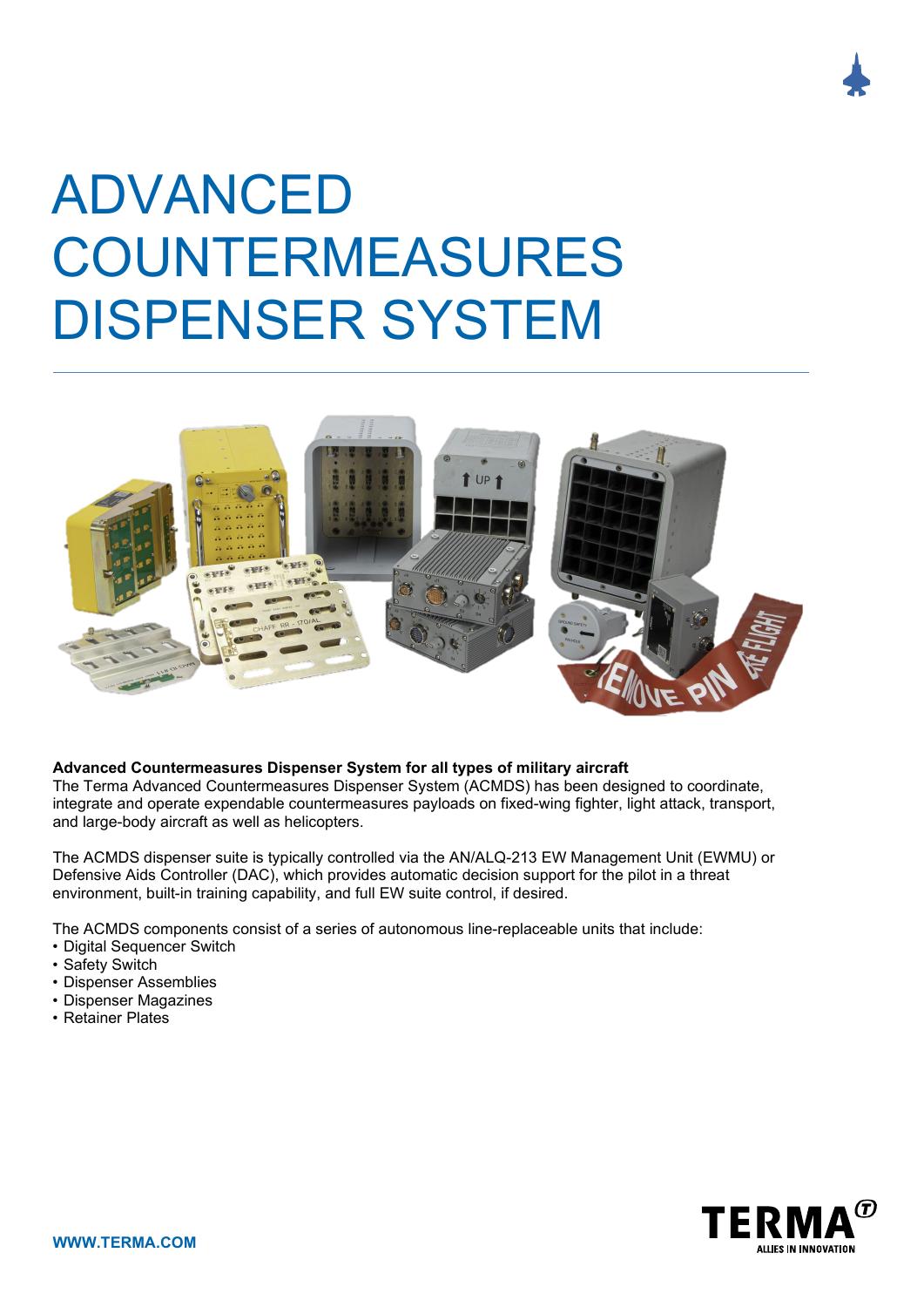In addition to the standard Air Force dispenser assemblies, as illustrated below, the ACMDS components have been integrated in applied aerostructures as both scab-on, pylon-mounted, and podded solutions. Examples include:

- F-16 Pylon Integrated Dispenser System (PIDS)
- Modular Aircraft Survivability Equipment (MASE)
- Modular Countermeasures Pod (MCP)

All integrates both ACMDS and a missile warning system.

# **ACMDS system – combat proven**

The non-ITAR ACMDS system has been combat proven through operational service for more than 25 years with a demonstrated mean time between failure value of >18,000 hours.

The ACMDS includes mixed payload capability within a magazine as well as a Flare-Up modification of the F-16 PIDS pylon allowing dispensing of pyrophoric flares from pylons on stations 3 and/or 7.

#### **ACMDS - key capabilities**

The following highlights the key capabilities of the ACMDS:

- Compliant with STANAG 4781 smart stores communication interface (SSCI) for optimal operational use of multi-shot cartridges, expendable active decoys, and future smart expendables
- Full In-Country Reprogramming via associated Mission Support Tool
- Additional platform adaptable hardware-controlled safety features
- Configurable back-up mode, allowing smart dispensing without ACMDS controller
- Improved mixed payload capability
- Synchronous and asynchronous dispense patterns, including simultaneous dispensing of payloads
- Manage payload dispensing based on payload age, flight hours, etc.
- Support for either 2 or 3 magazines per sequencer switch (space, cost & weight reduction)
- Ensures backward compatibility with legacy dispenser systems

#### **Support equipment**

The ACMDS suite includes a full suite of both ground support equipment by means of Dispenser Test Adapters, Payload Simulator & Stray Voltage Tester, and Dispense Program Analyzer as well as a Windows PC based EW Mission Support Tool (EWMST) application for field/in-country organic mission data generation and post-flight analysis.

# **Block diagram**

A block diagram for a typical ACMDS installation is illustrated to the right.